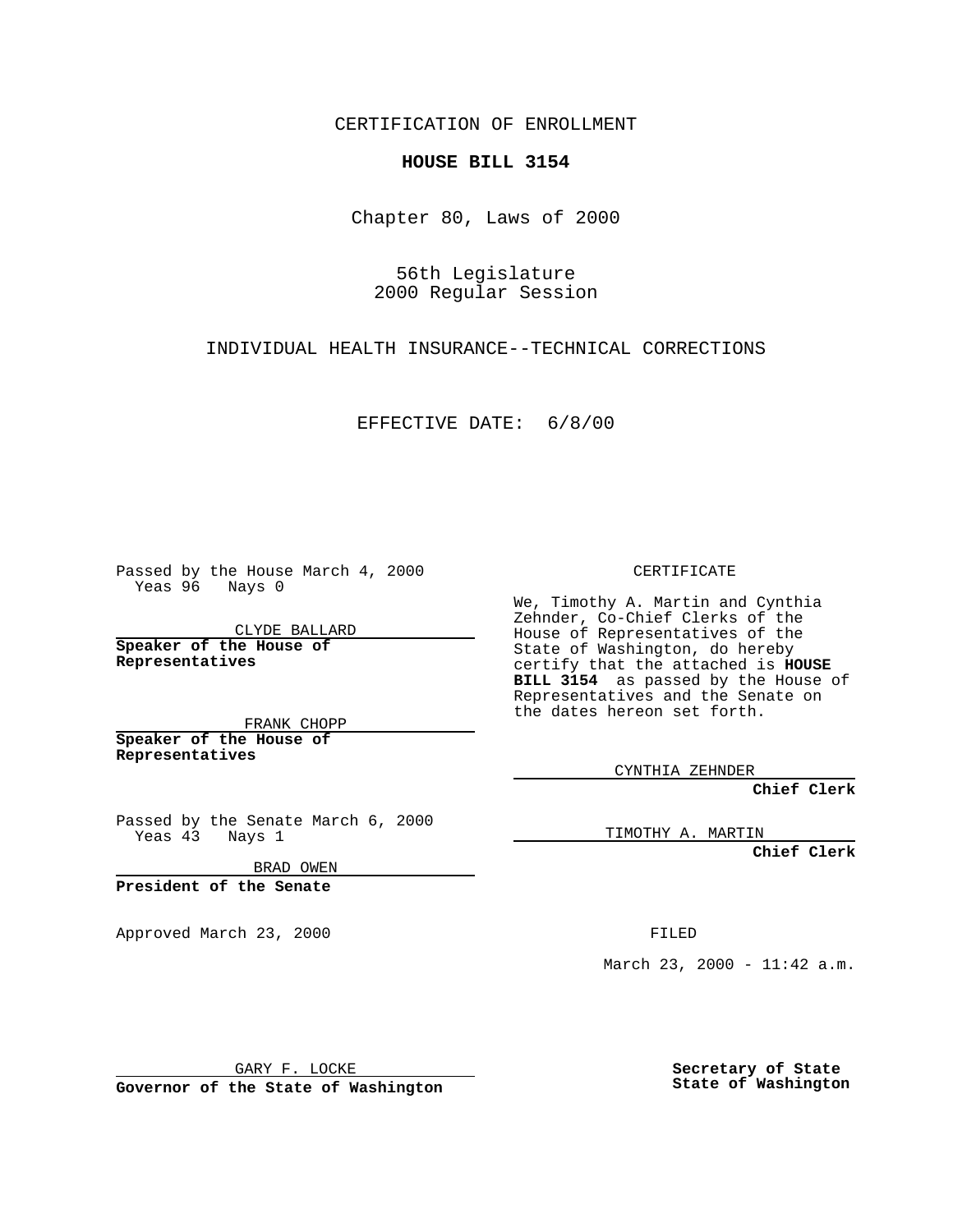## **HOUSE BILL 3154** \_\_\_\_\_\_\_\_\_\_\_\_\_\_\_\_\_\_\_\_\_\_\_\_\_\_\_\_\_\_\_\_\_\_\_\_\_\_\_\_\_\_\_\_\_\_\_

\_\_\_\_\_\_\_\_\_\_\_\_\_\_\_\_\_\_\_\_\_\_\_\_\_\_\_\_\_\_\_\_\_\_\_\_\_\_\_\_\_\_\_\_\_\_\_

Passed Legislature - 2000 Regular Session

**State of Washington 56th Legislature 2000 Regular Session**

**By** Representatives Cody, Parlette, Conway, Clements, Campbell, Cairnes and Wood

Read first time 03/04/2000. Referred to Committee on .

 AN ACT Relating to technical and clarifying corrections to chapter . . . (Engrossed Second Substitute Senate Bill No. 6067), Laws of 2000; amending RCW 48.41.040, 48.41.110, 48.43.015, 48.43.---, 41.05.140, 41.05.---, and 48.21.015; and adding a new section to chapter 43.33A RCW.

BE IT ENACTED BY THE LEGISLATURE OF THE STATE OF WASHINGTON:

 **Sec. 1.** RCW 48.41.040 and 2000c... (E2SSB 6067) s 7 are each amended to read as follows:

 (1) There is created a nonprofit entity to be known as the Washington state health insurance pool. All members in this state on or after May 18, 1987, shall be members of the pool. When authorized by federal law, all self-insured employers shall also be members of the pool.

 (2) Pursuant to chapter 34.05 RCW the commissioner shall, within ninety days after May 18, 1987, give notice to all members of the time and place for the initial organizational meetings of the pool. A board of directors shall be established, which shall be comprised of ten members. The governor shall select one member of the board from each list of three nominees submitted by state-wide organizations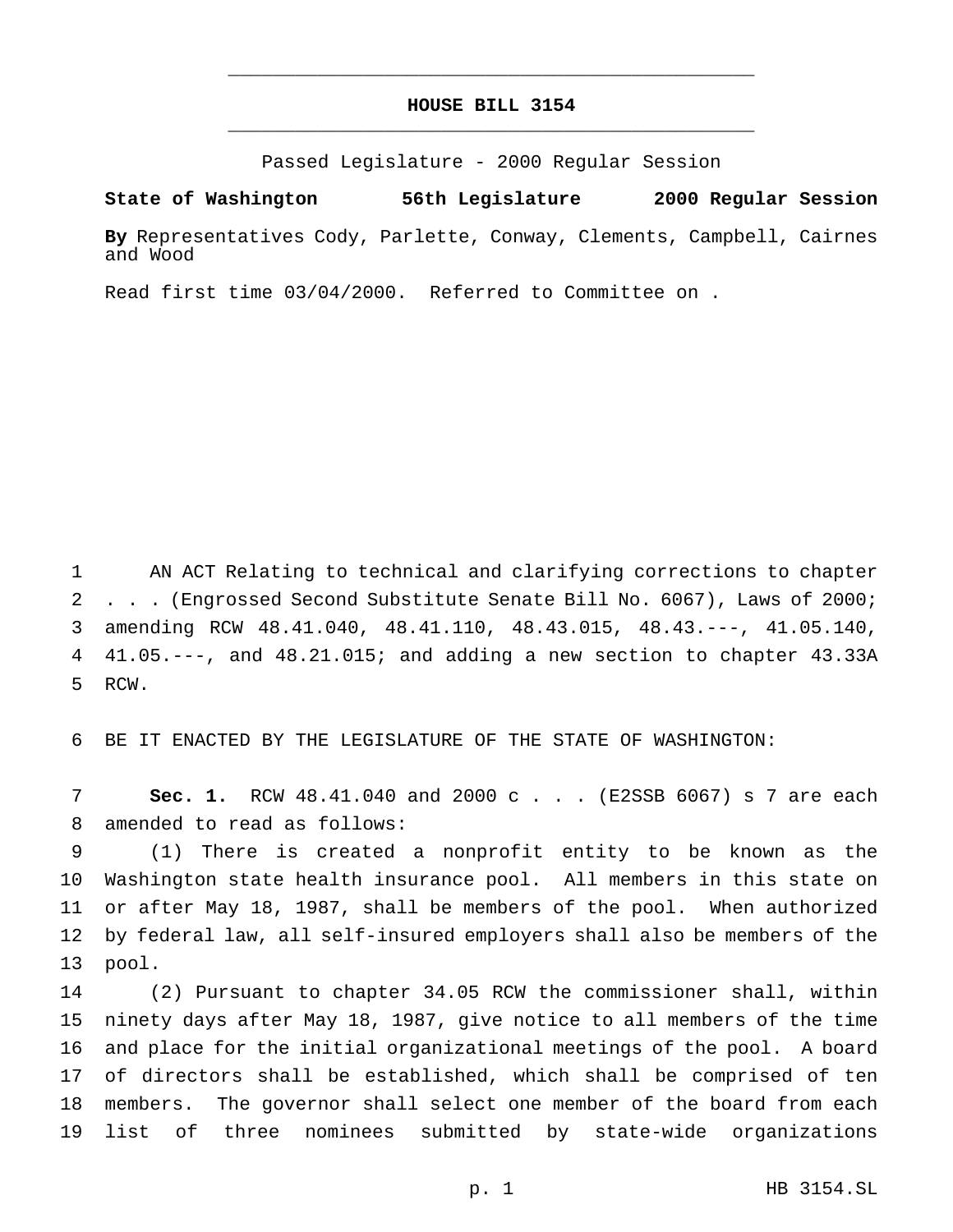representing each of the following: (a) Health care providers; (b) health insurance agents; (c) small employers; and (d) large employers. The governor shall select two members of the board from a list of nominees submitted by state-wide organizations representing health care consumers. In making these selections, the governor may request additional names from the state-wide organizations representing each of 7 the persons to be selected if the governor chooses not to select a 8 member from the list submitted. The remaining four members of the board shall be selected by election from among the members of the pool. The elected members shall, to the extent possible, include at least one representative of health care service contractors, one representative of health maintenance organizations, and one representative of commercial insurers which provides disability insurance. The members of the board shall elect a chair from the voting members of the board. The insurance commissioner shall be a nonvoting, ex officio member. When self-insured organizations other than the Washington state health care authority become eligible for participation in the pool, the membership of the board shall be increased to eleven and at least one member of the board shall represent the self-insurers.

 (3) The original members of the board of directors shall be appointed for intervals of one to three years. Thereafter, all board members shall serve a term of three years. Board members shall receive no compensation, but shall be reimbursed for all travel expenses as provided in RCW 43.03.050 and 43.03.060.

 (4) The board shall submit to the commissioner a plan of operation for the pool and any amendments thereto necessary or suitable to assure the fair, reasonable, and equitable administration of the pool. The commissioner shall, after notice and hearing pursuant to chapter 34.05 RCW, approve the plan of operation if it is determined to assure the fair, reasonable, and equitable administration of the pool and provides for the sharing of pool losses on an equitable, proportionate basis among the members of the pool. The plan of operation shall become effective upon approval in writing by the commissioner consistent with the date on which the coverage under this chapter must be made available. If the board fails to submit a plan of operation within one hundred eighty days after the appointment of the board or any time thereafter fails to submit acceptable amendments to the plan, the commissioner shall, within ninety days after notice and hearing pursuant to chapters 34.05 and 48.04 RCW, adopt such rules as are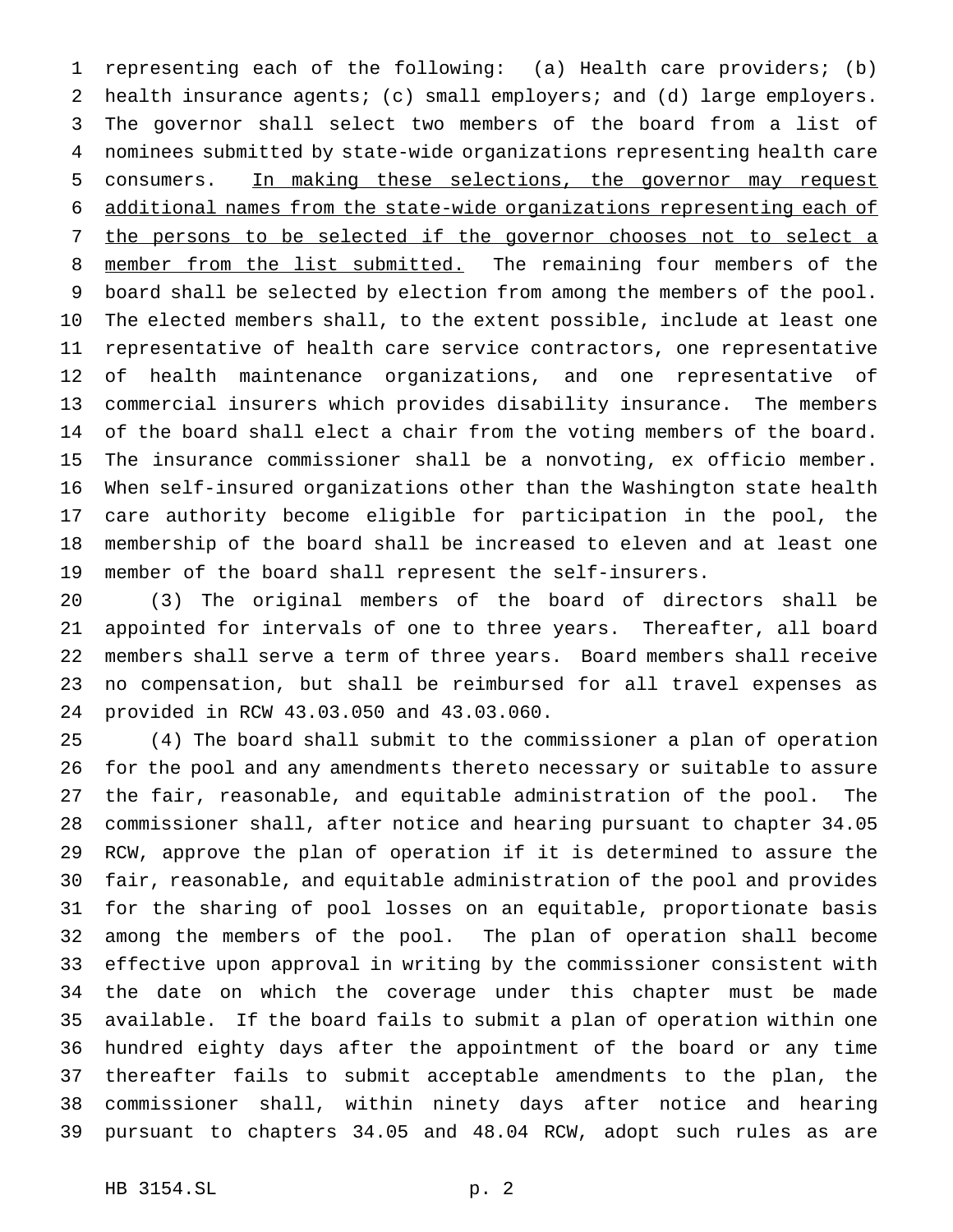necessary or advisable to effectuate this chapter. The rules shall continue in force until modified by the commissioner or superseded by a plan submitted by the board and approved by the commissioner.

 **Sec. 2.** RCW 48.41.110 and 2000 c . . . (E2SSB 6067) s 13 are each amended to read as follows:

 (1) The pool shall offer one or more care management plans of coverage. Such plans may, but are not required to, include point of service features that permit participants to receive in-network benefits or out-of-network benefits subject to differential cost shares. Covered persons enrolled in the pool on January 1, 2001, may continue coverage under the pool plan in which they are enrolled on that date. However, the pool may incorporate managed care features into such existing plans.

 (2) The administrator shall prepare a brochure outlining the benefits and exclusions of the pool policy in plain language. After approval by the board, such brochure shall be made reasonably available to participants or potential participants.

 (3) The health insurance policy issued by the pool shall pay only reasonable amounts for medically necessary eligible health care services rendered or furnished for the diagnosis or treatment of illnesses, injuries, and conditions which are not otherwise limited or excluded. Eligible expenses are the reasonable amounts for the health care services and items for which benefits are extended under the pool policy. Such benefits shall at minimum include, but not be limited to, the following services or related items:

 (a) Hospital services, including charges for the most common semiprivate room, for the most common private room if semiprivate rooms do not exist in the health care facility, or for the private room if medically necessary, but limited to a total of one hundred eighty inpatient days in a calendar year, and limited to thirty days inpatient care for mental and nervous conditions, or alcohol, drug, or chemical dependency or abuse per calendar year;

 (b) Professional services including surgery for the treatment of injuries, illnesses, or conditions, other than dental, which are rendered by a health care provider, or at the direction of a health care provider, by a staff of registered or licensed practical nurses, 37 or other health care providers;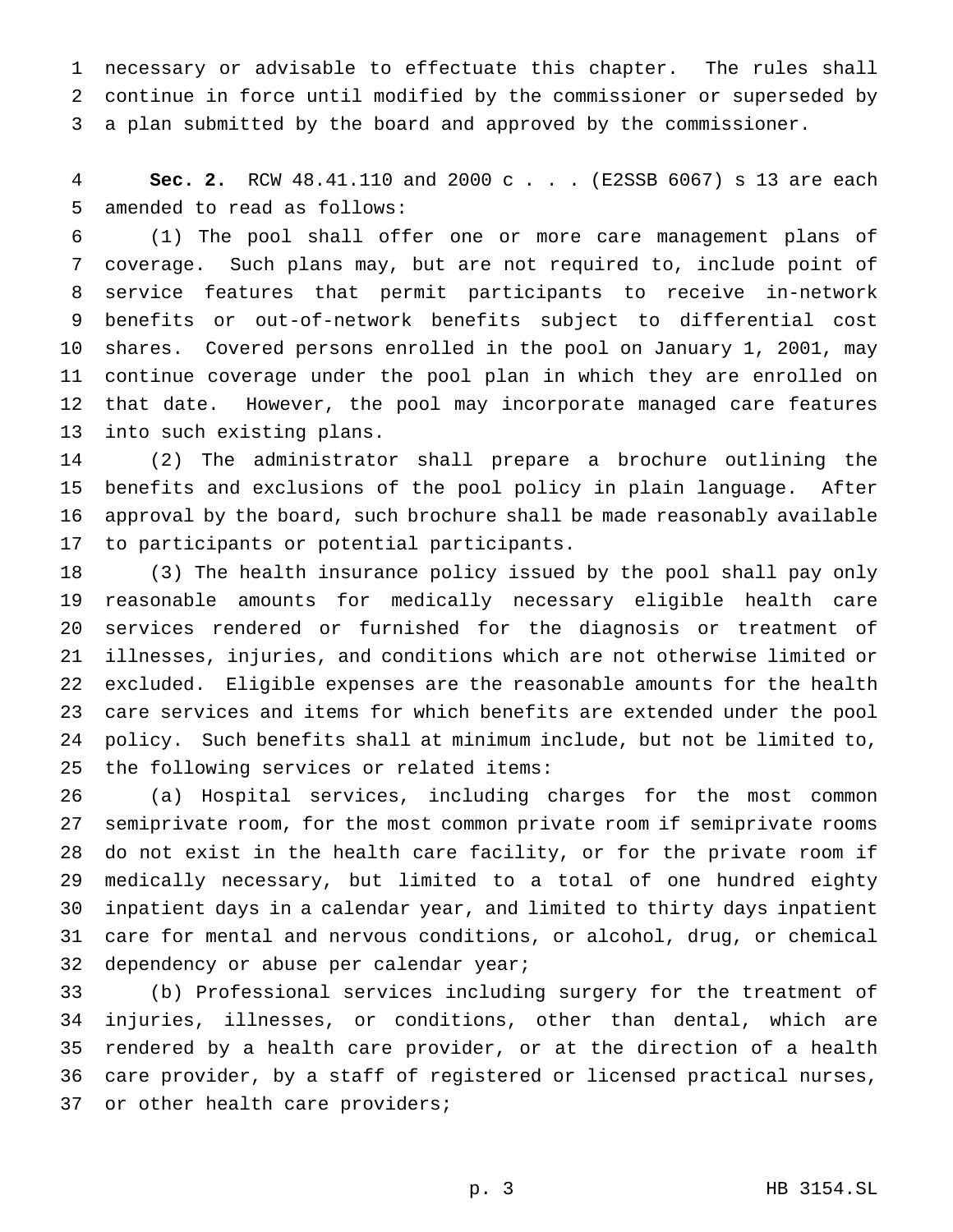(c) The first twenty outpatient professional visits for the diagnosis or treatment of one or more mental or nervous conditions or alcohol, drug, or chemical dependency or abuse rendered during a calendar year by one or more physicians, psychologists, or community mental health professionals, or, at the direction of a physician, by other qualified licensed health care practitioners, in the case of mental or nervous conditions, and rendered by a state certified chemical dependency program approved under chapter 70.96A RCW, in the case of alcohol, drug, or chemical dependency or abuse;

 (d) Drugs and contraceptive devices requiring a prescription; (e) Services of a skilled nursing facility, excluding custodial and convalescent care, for not more than one hundred days in a calendar year as prescribed by a physician;

(f) Services of a home health agency;

 (g) Chemotherapy, radioisotope, radiation, and nuclear medicine therapy;

(h) Oxygen;

(i) Anesthesia services;

19 (j) Prostheses, other than dental;

 (k) Durable medical equipment which has no personal use in the absence of the condition for which prescribed;

(l) Diagnostic x-rays and laboratory tests;

 (m) Oral surgery limited to the following: Fractures of facial bones; excisions of mandibular joints, lesions of the mouth, lip, or tongue, tumors, or cysts excluding treatment for temporomandibular 26 joints; incision of accessory sinuses, mouth salivary glands or ducts; dislocations of the jaw; plastic reconstruction or repair of traumatic injuries occurring while covered under the pool; and excision of impacted wisdom teeth;

(n) Maternity care services;

 (o) Services of a physical therapist and services of a speech therapist;

(p) Hospice services;

 (q) Professional ambulance service to the nearest health care facility qualified to treat the illness or injury; and

 (r) Other medical equipment, services, or supplies required by physician's orders and medically necessary and consistent with the diagnosis, treatment, and condition.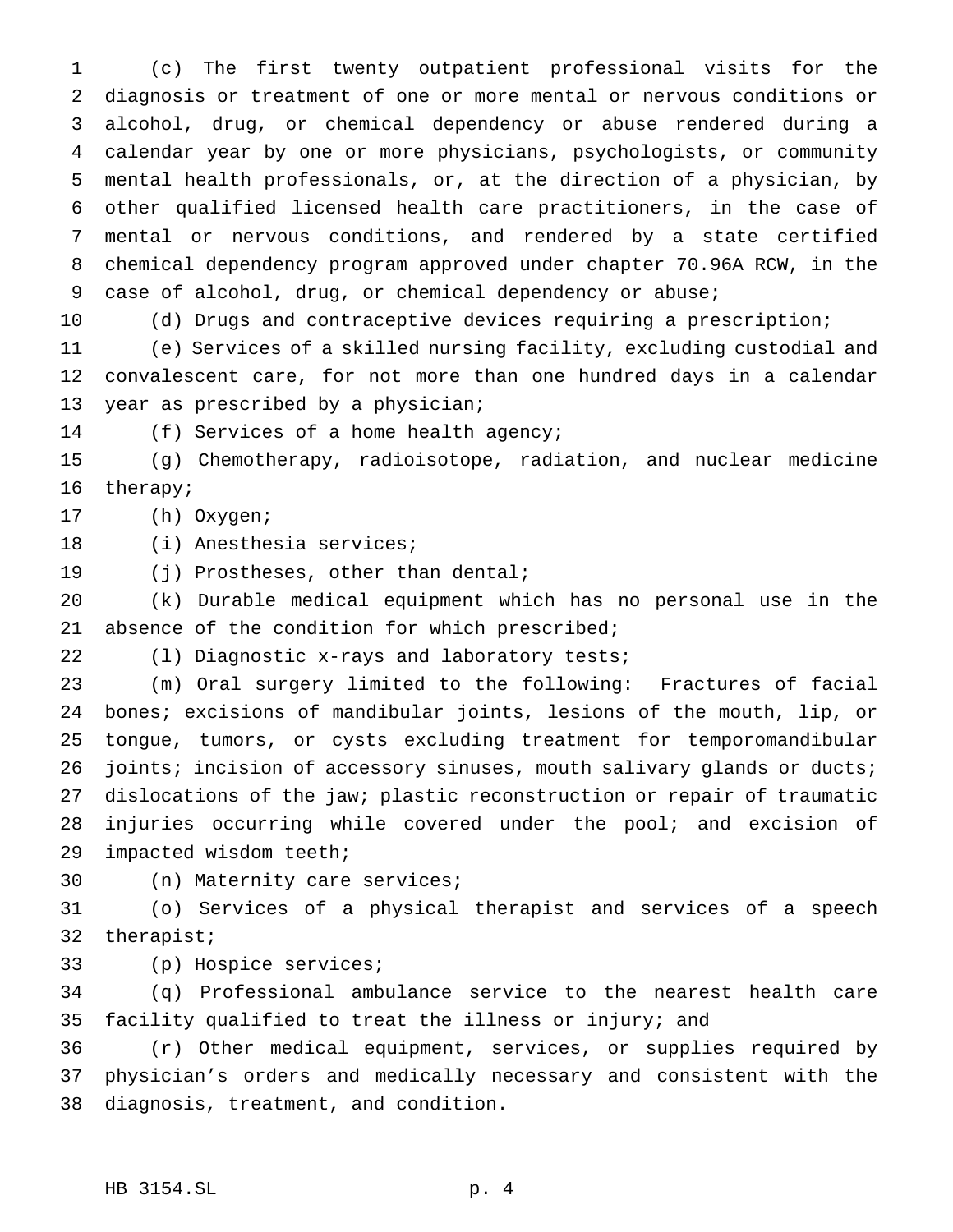(4) The board shall design and employ cost containment measures and requirements such as, but not limited to, care coordination, provider network limitations, preadmission certification, and concurrent inpatient review which may make the pool more cost-effective.

 (5) The pool benefit policy may contain benefit limitations, exceptions, and cost shares such as copayments, coinsurance, and deductibles that are consistent with managed care products, except that differential cost shares may be adopted by the board for nonnetwork providers under point of service plans. The pool benefit policy cost shares and limitations must be consistent with those that are generally included in health plans approved by the insurance commissioner; however, no limitation, exception, or reduction may be used that would exclude coverage for any disease, illness, or injury.

 (6) The pool may not reject an individual for health plan coverage based upon preexisting conditions of the individual or deny, exclude, or otherwise limit coverage for an individual's preexisting health conditions; except that it shall impose a six-month benefit waiting period for preexisting conditions for which medical advice was given, for which a health care provider recommended or provided treatment, or for which a prudent layperson would have sought advice or treatment, within six months before the effective date of coverage. The preexisting condition waiting period shall not apply to prenatal care services. The pool may not avoid the requirements of this section through the creation of a new rate classification or the modification of an existing rate classification. Credit against the waiting period shall be as provided in subsection (7) of this section.

 (7)(a) Except as provided in (b) of this subsection, the pool shall credit any preexisting condition waiting period in its plans for a person who was enrolled at any time during the sixty-three day period immediately preceding the date of application for the new pool plan in a group health benefit plan or an individual health benefit plan other 32 than a catastrophic health plan. The ((carrier)) pool must credit the period of coverage the person was continuously covered under the immediately preceding health plan toward the waiting period of the new health plan. For the purposes of this subsection, a preceding health plan includes an employer-provided self-funded health plan.

 (b) The pool shall waive any preexisting condition waiting period for a person who is an eligible individual as defined in section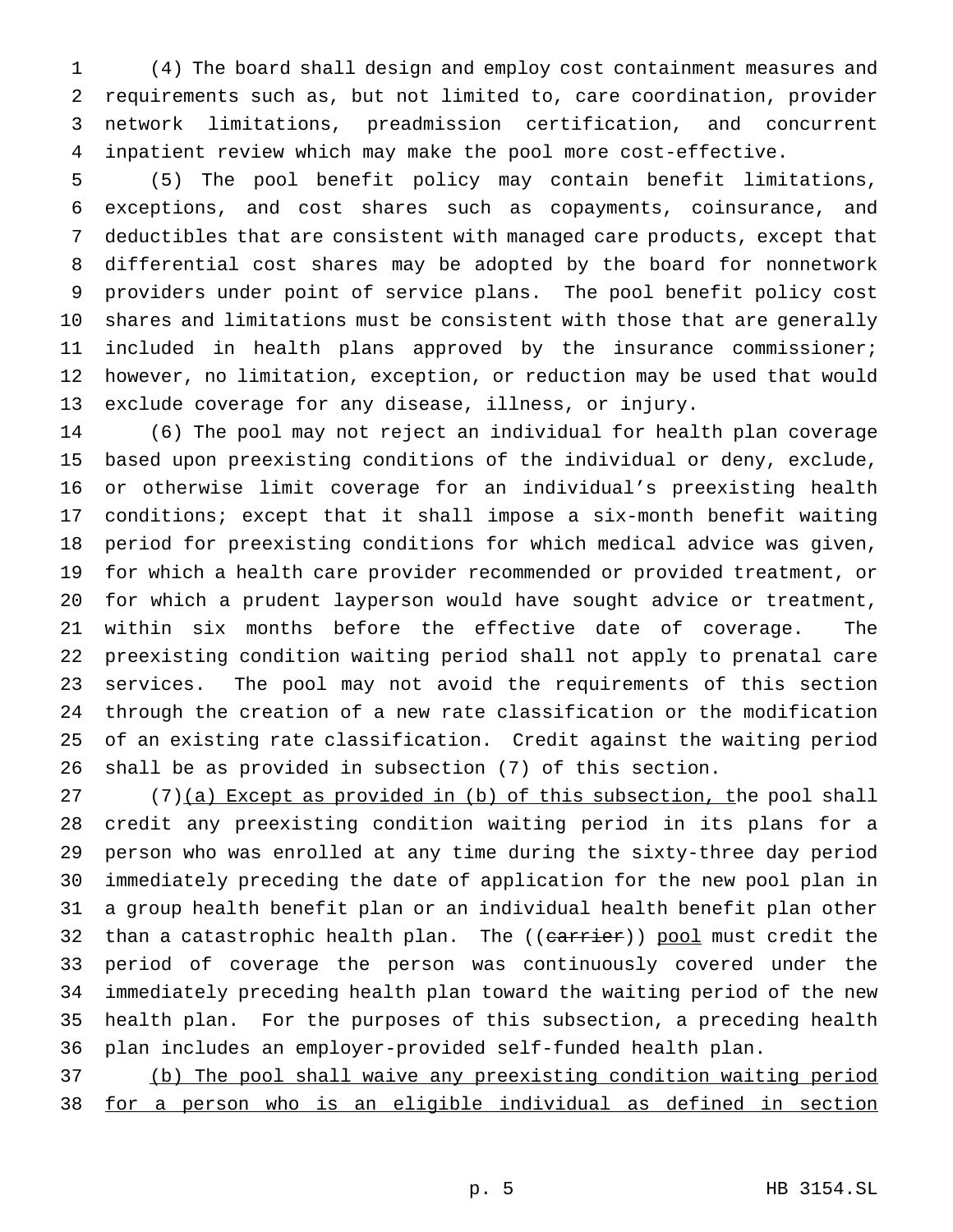act of 1996 (42 U.S.C. 300gg-41(b)).

 **Sec. 3.** RCW 48.43.015 and 2000 c . . . (E2SSB 6067) s 20 are each amended to read as follows:

 (1) For a health benefit plan offered to a group other than a small group, every health carrier shall reduce any preexisting condition exclusion or limitation for persons or groups who had similar health coverage under a different health plan at any time during the three- month period immediately preceding the date of application for the new health plan if such person was continuously covered under the immediately preceding health plan. If the person was continuously covered for at least three months under the immediately preceding health plan, the carrier may not impose a waiting period for coverage of preexisting conditions. If the person was continuously covered for less than three months under the immediately preceding health plan, the carrier must credit any waiting period under the immediately preceding health plan toward the new health plan. For the purposes of this subsection, a preceding health plan includes an employer provided self- funded health plan and plans of the Washington state health insurance pool.

 (2) For a health benefit plan offered to a small group, every health carrier shall reduce any preexisting condition exclusion or limitation for persons or groups who had similar health coverage under a different health plan at any time during the three-month period immediately preceding the date of application for the new health plan if such person was continuously covered under the immediately preceding health plan. If the person was continuously covered for at least nine months under the immediately preceding health plan, the carrier may not impose a waiting period for coverage of preexisting conditions. If the person was continuously covered for less than nine months under the immediately preceding health plan, the carrier must credit any waiting period under the immediately preceding health plan toward the new health plan. For the purposes of this subsection, a preceding health plan includes an employer provided self-funded health plan and plans of the Washington state health insurance pool.

36 (3) For a health benefit plan offered to an individual, other than an individual to whom subsection (4) of this section applies, every health carrier shall credit any preexisting condition waiting period in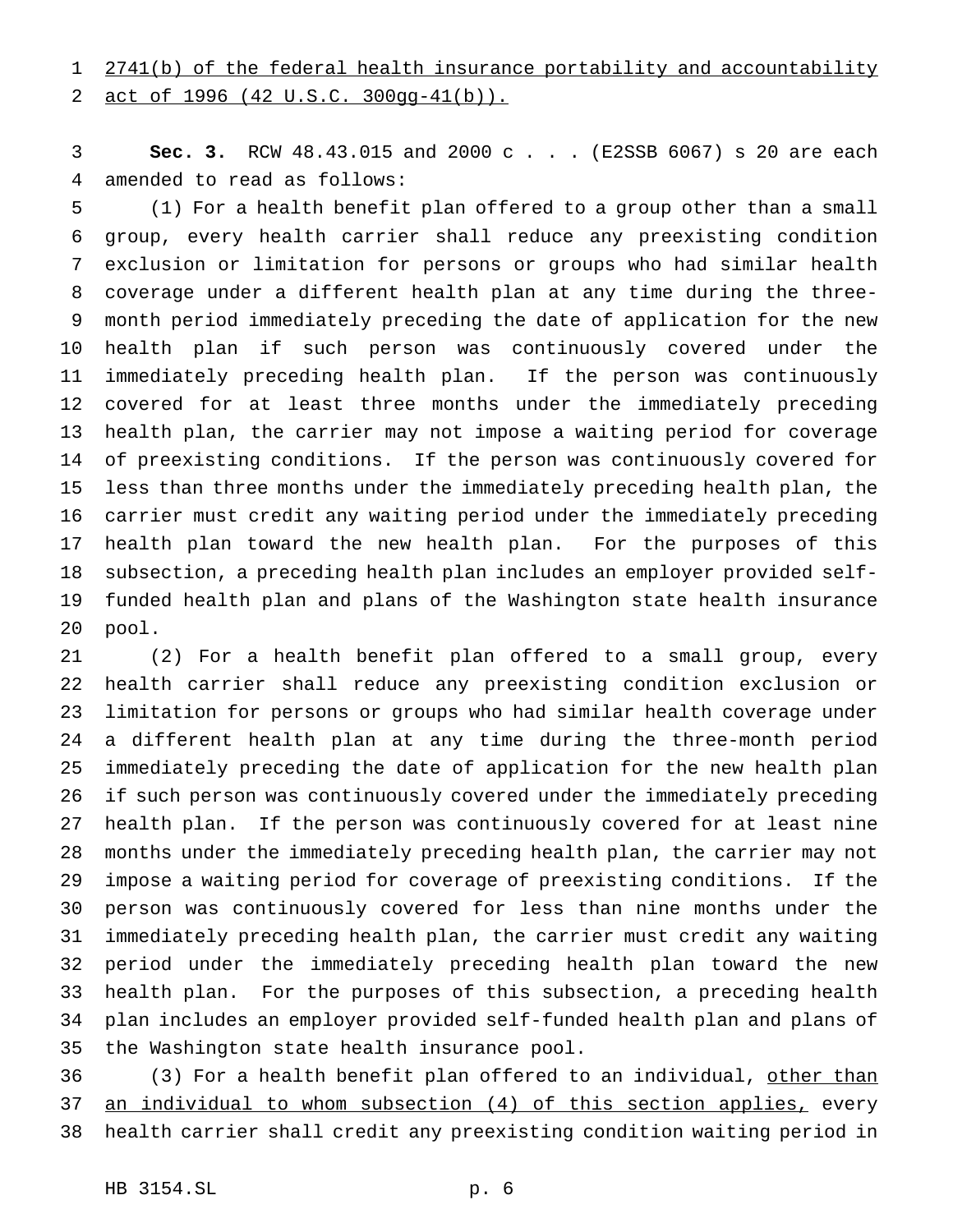that plan for a person who was enrolled at any time during the sixty- three day period immediately preceding the date of application for the new health plan in a group health benefit plan or an individual health benefit plan, other than a catastrophic health plan, and (a) the benefits under the previous plan provide equivalent or greater overall benefit coverage than that provided in the health benefit plan the individual seeks to purchase; or (b) the person is seeking an individual health benefit plan due to his or her change of residence from one geographic area in Washington state to another geographic area in Washington state where his or her current health plan is not 11 offered, if application for coverage is made within ninety days of 12 relocation; or (c) the person is seeking an individual health benefit plan: (i) Because a health care provider with whom he or she has an established care relationship and from whom he or she has received treatment within the past twelve months is no longer part of the carrier's provider network under his or her existing Washington individual health benefit plan; and (ii) his or her health care provider is part of another carrier's provider network; and (iii) application for a health benefit plan under that carrier's provider network individual coverage is made within ninety days of his or her provider leaving the previous carrier's provider network. The carrier must credit the period of coverage the person was continuously covered under the immediately preceding health plan toward the waiting period of the new health plan. For the purposes of this subsection (3), a preceding health plan includes an employer-provided self-funded health plan and plans of the Washington state health insurance pool.

 (4) Every health carrier shall waive any preexisting condition waiting period in its individual plans for a person who is an eligible individual as defined in section 2741(b) of the federal health insurance portability and accountability act of 1996 (42 U.S.C. 300gg- $31 \quad 41(b)$ .

32 (5) Subject to the provisions of subsections (1) through  $((+3))$  $(4)$  of this section, nothing contained in this section requires a health carrier to amend a health plan to provide new benefits in its existing health plans. In addition, nothing in this section requires a carrier to waive benefit limitations not related to an individual or group's preexisting conditions or health history.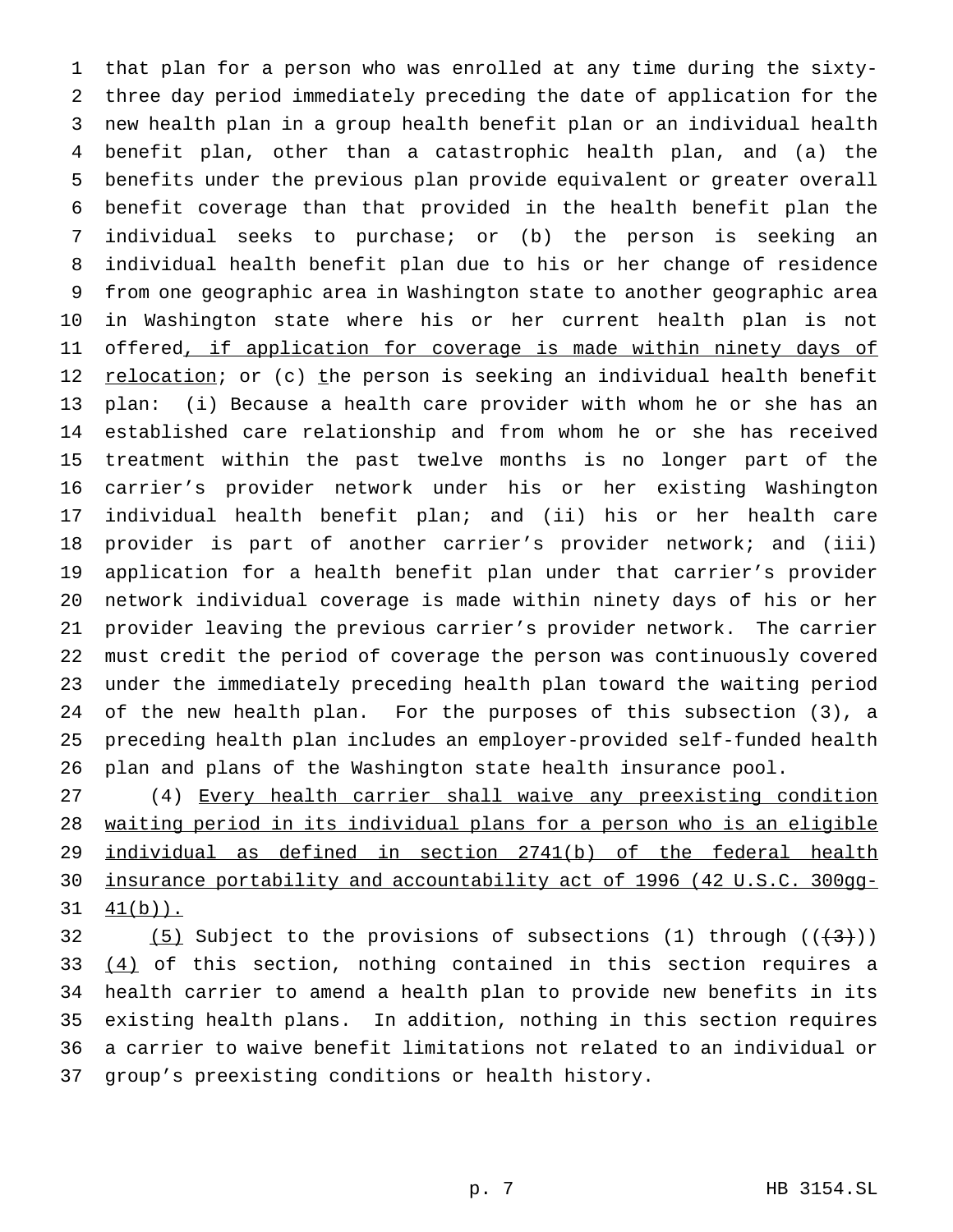**Sec. 4.** RCW 48.43.--- and 2000 c . . . (E2SSB 6067) s 21 are each amended to read as follows:

3 (1) Except as provided in (a) ((and (b)) through (c) of this subsection, a health carrier may require any person applying for an individual health benefit plan to complete the standard health questionnaire designated under chapter 48.41 RCW.

 (a) If a person is seeking an individual health benefit plan due to his or her change of residence from one geographic area in Washington state to another geographic area in Washington state where his or her current health plan is not offered, completion of the standard health questionnaire shall not be a condition of coverage if application for coverage is made within ninety days of relocation.

(b) If a person is seeking an individual health benefit plan:

 (i) Because a health care provider with whom he or she has an established care relationship and from whom he or she has received treatment within the past twelve months is no longer part of the carrier's provider network under his or her existing Washington individual health benefit plan; and

 (ii) His or her health care provider is part of another carrier's provider network; and

 (iii) Application for a health benefit plan under that carrier's provider network individual coverage is made within ninety days of his or her provider leaving the previous carrier's provider network; then completion of the standard health questionnaire shall not be a condition of coverage.

 (c) If a person is seeking an individual health benefit plan due to his or her having exhausted continuation coverage provided under 29 28 U.S.C. Sec. 1161 et seq., completion of the standard health questionnaire shall not be a condition of coverage if application for coverage is made within ninety days of exhaustion of continuation coverage.

 (2) If, based upon the results of the standard health questionnaire, the person qualifies for coverage under the Washington state health insurance pool, the following shall apply:

 (a) The carrier may decide not to accept the person's application for enrollment in its individual health benefit plan; and

 (b) Within fifteen business days of receipt of a completed application, the carrier shall provide written notice of the decision not to accept the person's application for enrollment to both the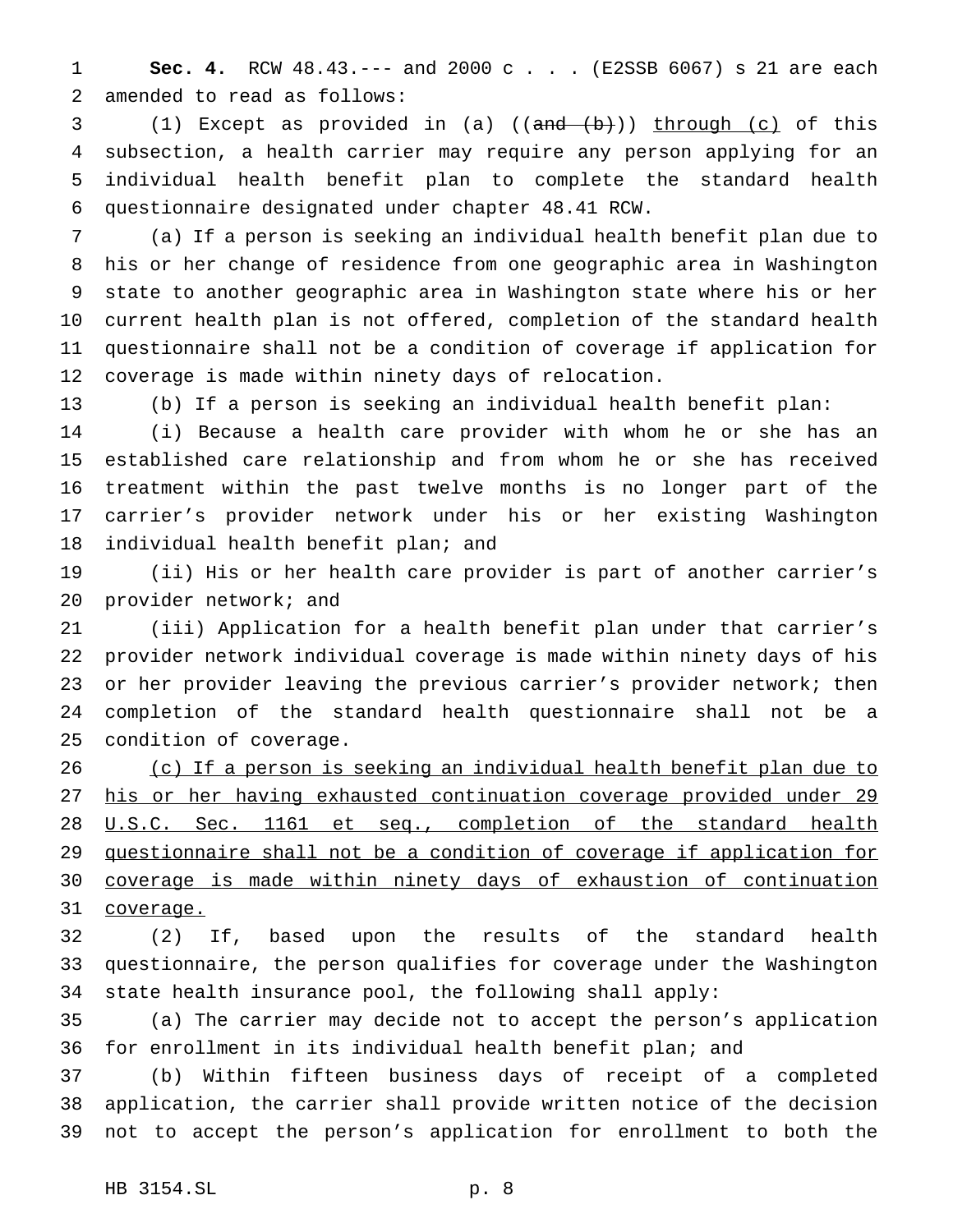person and the administrator of the Washington state health insurance pool. The notice to the person shall state that the person is eligible for health insurance provided by the Washington state health insurance pool, and shall include information about the Washington state health insurance pool and an application for such coverage.

 (3) If the person applying for an individual health benefit plan: (a) Does not qualify for coverage under the Washington state health insurance pool based upon the results of the standard health questionnaire; (b) does qualify for coverage under the Washington state health insurance pool based upon the results of the standard health questionnaire and the carrier elects to accept the person for enrollment; or (c) is not required to complete the standard health questionnaire designated under this chapter under subsection (1)(a) or (b) of this section, the carrier shall accept the person for enrollment if he or she resides within the carrier's service area and provide or assure the provision of all covered services regardless of age, sex, family structure, ethnicity, race, health condition, geographic location, employment status, socioeconomic status, other condition or situation, or the provisions of RCW 49.60.174(2). The commissioner may grant a temporary exemption from this subsection if, upon application by a health carrier, the commissioner finds that the clinical, financial, or administrative capacity to serve existing enrollees will be impaired if a health carrier is required to continue enrollment of additional eligible individuals.

 **Sec. 5.** RCW 41.05.140 and 2000 c . . . (E2SSB 6067) s 44 are each amended to read as follows:

 (1) Except for property and casualty insurance, the authority may self-fund, self-insure, or enter into other methods of providing insurance coverage for insurance programs under its jurisdiction, including the basic health plan as provided in chapter 70.47 RCW. The authority shall contract for payment of claims or other administrative services for programs under its jurisdiction. If a program does not require the prepayment of reserves, the authority shall establish such reserves within a reasonable period of time for the payment of claims as are normally required for that type of insurance under an insured program. The authority shall endeavor to reimburse basic health plan health care providers under this section at rates similar to the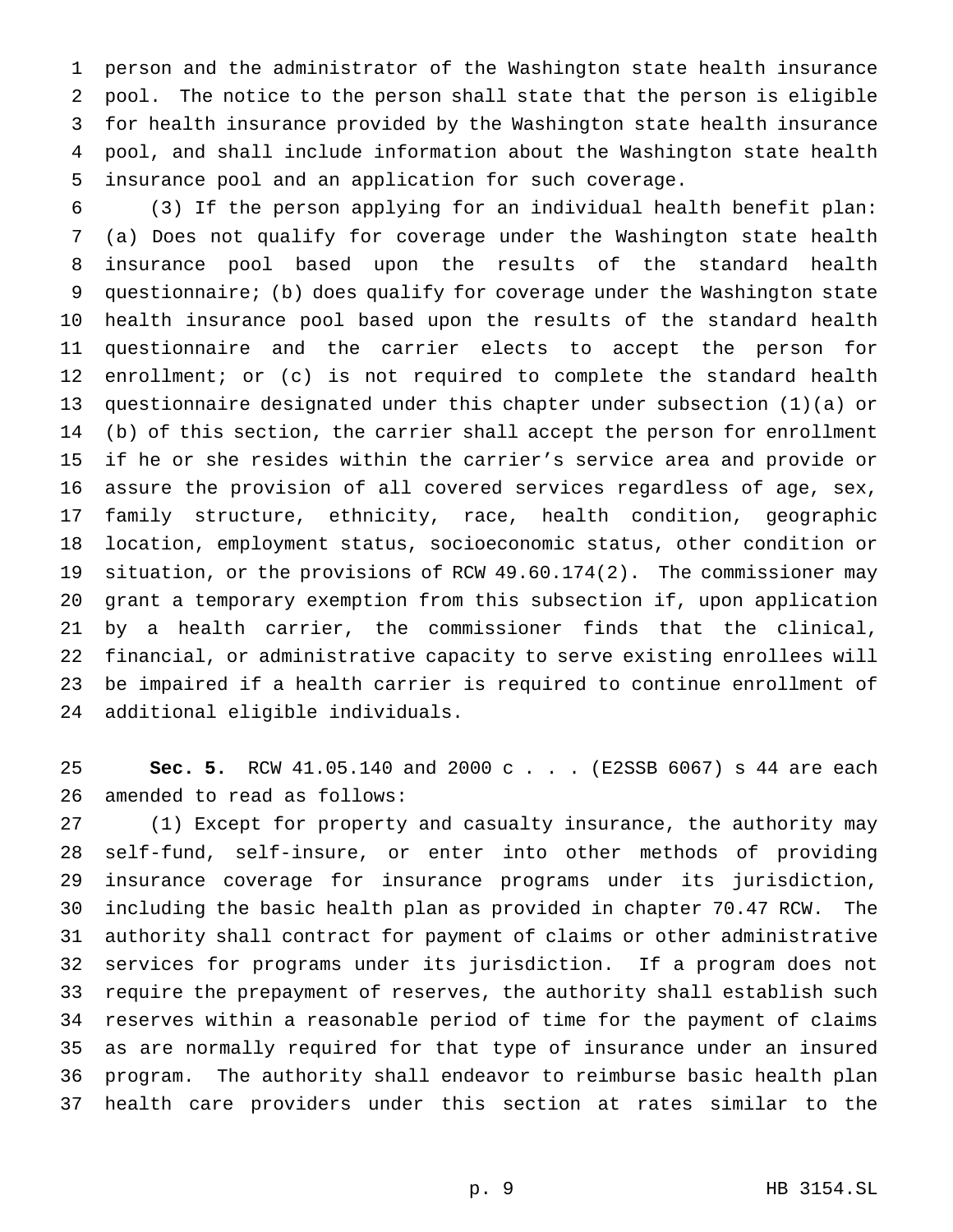average reimbursement rates offered by the state-wide benchmark plan determined through the request for proposal process.

 (2) Reserves established by the authority for employee and retiree benefit programs shall be held in a separate trust fund by the state treasurer and shall be known as the public employees' and retirees' insurance reserve fund. The state investment board shall act as the 7 investor for the funds and, except as provided in RCW 43.33A.160 and 8 43.84.160, one hundred percent of all earnings from these investments shall accrue directly to the public employees' and retirees' insurance reserve fund.

 (3) Any savings realized as a result of a program created for employees and retirees under this section shall not be used to increase benefits unless such use is authorized by statute.

 (4) Reserves established by the authority to provide insurance coverage for the basic health plan under chapter 70.47 RCW shall be held in a separate trust account in the custody of the state treasurer and shall be known as the basic health plan self-insurance reserve account. The state investment board shall act as the investor for the 19 funds ((and, except as provided in RCW 43.33A.160)) as set forth in section 6 of this act and, except as provided in RCW 43.33A.160 and 21 43.84.160, one hundred percent of all earnings from these investments shall accrue directly to the basic health plan self-insurance reserve account.

 (5) Any program created under this section shall be subject to the examination requirements of chapter 48.03 RCW as if the program were a domestic insurer. In conducting an examination, the commissioner shall determine the adequacy of the reserves established for the program.

 (6) The authority shall keep full and adequate accounts and records of the assets, obligations, transactions, and affairs of any program created under this section.

 (7) The authority shall file a quarterly statement of the financial condition, transactions, and affairs of any program created under this section in a form and manner prescribed by the insurance commissioner. The statement shall contain information as required by the commissioner for the type of insurance being offered under the program. A copy of the annual statement shall be filed with the speaker of the house of representatives and the president of the senate.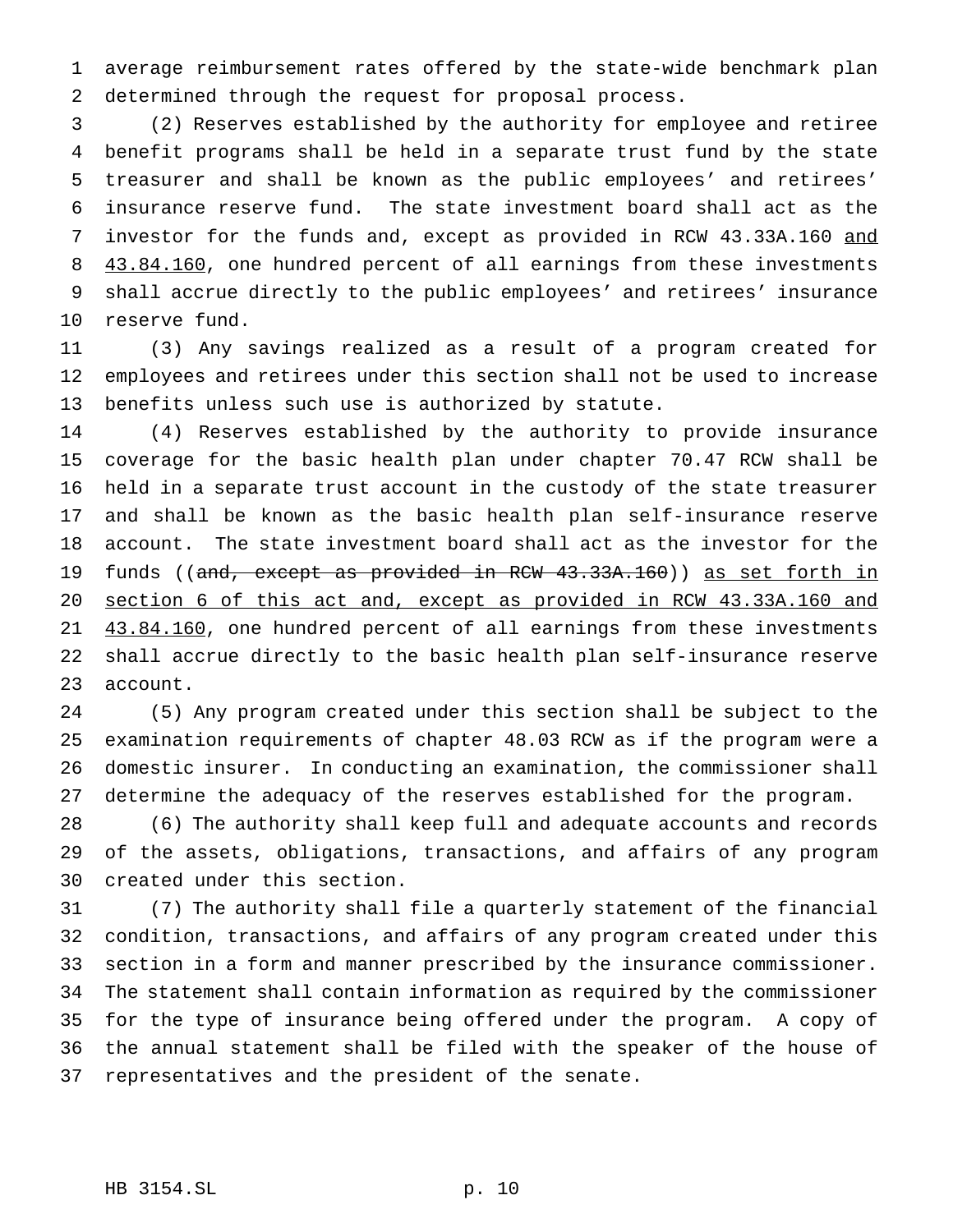NEW SECTION. **Sec. 6.** A new section is added to chapter 43.33A RCW to read as follows:

 (1) The state investment board has the full power to invest, reinvest, manage, contract, sell, or exchange investment money in the basic health plan self-insurance reserve account. All investment and operating costs associated with the investment of money shall be paid under RCW 43.33A.160 and 43.84.160. With the exception of these expenses, the earnings from the investment of the money shall be retained by the account.

 (2) All investments made by the state investment board shall be made with the exercise of that degree of judgment and care under RCW 43.33A.140 and the investment policy established by the state investment board.

 (3) As deemed appropriate by the investment board, money in the account may be commingled for investment with other funds subject to investment by the board.

 (4) The investment board shall routinely consult and communicate with the health care authority on the investment policy, earnings of the account, and related needs of the account.

 **Sec. 7.** RCW 41.05.--- and 2000 c . . . (E2SSB 6067) s 46 are each amended to read as follows:

 (1) The administrator shall design and offer a plan of health care coverage as described in subsection (2) of this section, for any person eligible under subsection (3) of this section. The health care coverage shall be designed and offered only to the extent that state funds are specifically appropriated for this purpose.

 (2) The plan of health care coverage shall have the following components:

 (a) Services covered more limited in scope than those contained in RCW 48.41.110(3);

 (b) Enrollee cost-sharing that may include but not be limited to point-of-service cost-sharing for covered services;

 (c) Deductibles of three thousand dollars on a per person per calendar year basis, and four thousand dollars on a per family per calendar year basis. The deductible shall be applied to the first three thousand dollars, or four thousand dollars, of eligible expenses incurred by the covered person or family, respectively, except that the deductible shall not be applied to clinical preventive services as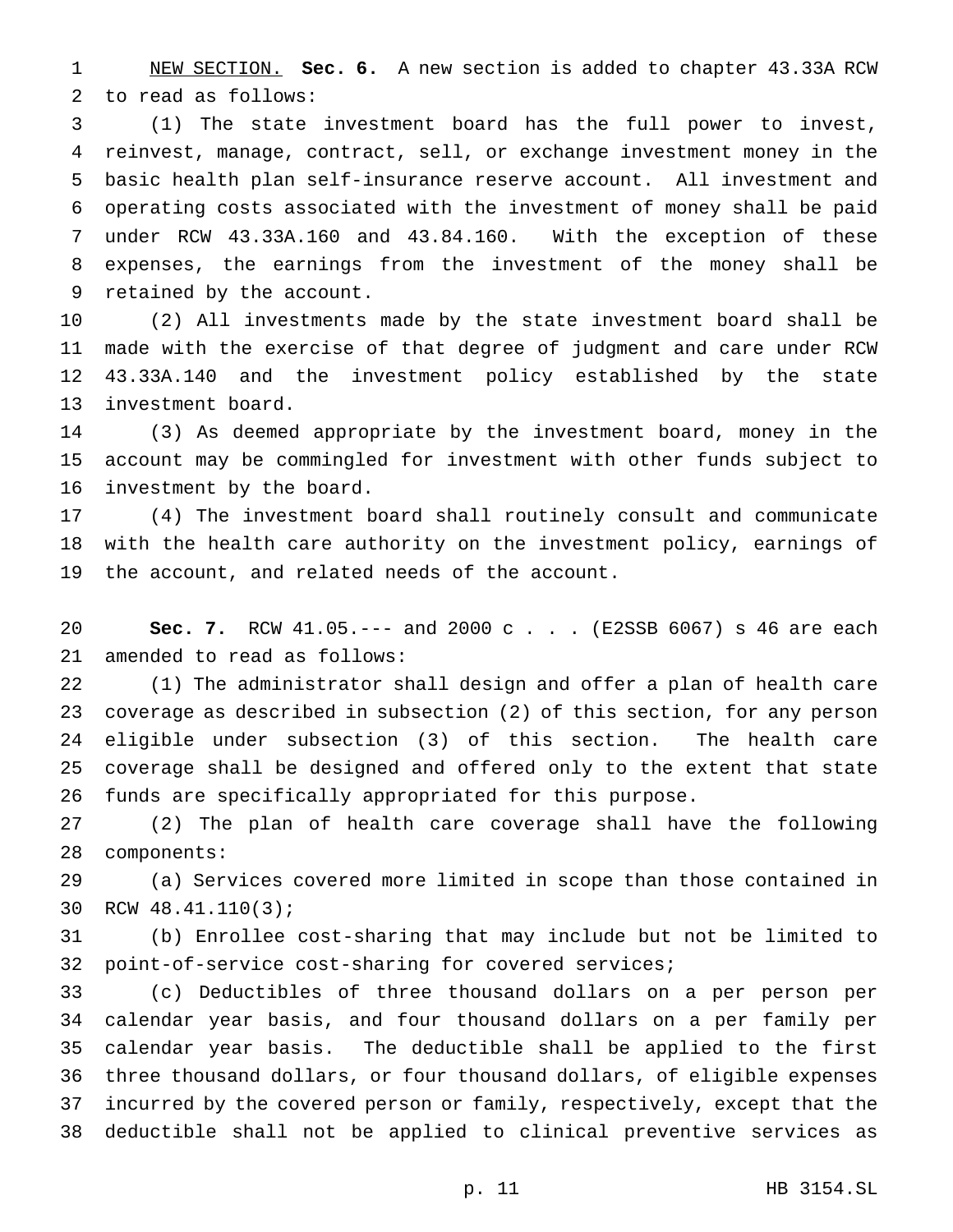recommended by the United States public health service. Enrollee out- of-pocket expenses required to be paid under the plan for cost-sharing and deductibles shall not exceed five thousand dollars per person, or six thousand dollars per family;

 (d) Payment methodologies for network providers may include but are not limited to resource-based relative value fee schedules, capitation payments, diagnostic related group fee schedules, and other similar strategies including risk-sharing arrangements; and

 (e) Other appropriate care management and cost-containment measures determined appropriate by the administrator, including but not limited to care coordination, provider network limitations, preadmission certification, and utilization review.

 (3) Any person is eligible for coverage in the plan who resides in a county of the state where no carrier, as defined in RCW 48.43.005, or insurer regulated under chapter 48.15 RCW offers to the public an individual health benefit plan as defined in RCW 48.43.005 other than a catastrophic health plan as defined in RCW 48.43.005 at the time of application to the administrator. Such eligibility may terminate 19 pursuant to subsection  $((+7))$   $(8)$  of this section.

 (4) The administrator may not reject an individual for coverage based upon preexisting conditions of the individual or deny, exclude, or otherwise limit coverage for an individual's preexisting health conditions; except that it shall impose a nine-month benefit waiting period for preexisting conditions for which medical advice was given, or for which a health care provider recommended or provided treatment, or for which a prudent layperson would have sought advice or treatment, within six months before the effective date of coverage. The preexisting condition waiting period shall not apply to prenatal care services. Credit against the waiting period shall be provided pursuant 30 to subsections  $(5)$  and  $(6)$  of this section.

 (5) Except for persons to whom subsection (6) of this section 32 applies, the administrator shall credit any preexisting condition waiting period in the plan for a person who was enrolled at any time during the sixty-three day period immediately preceding the date of application for the plan in a group health benefit plan or an individual health benefit plan other than a catastrophic health plan. The administrator must credit the period of coverage the person was continuously covered under the immediately preceding health plan toward the waiting period of the new health plan. For the purposes of this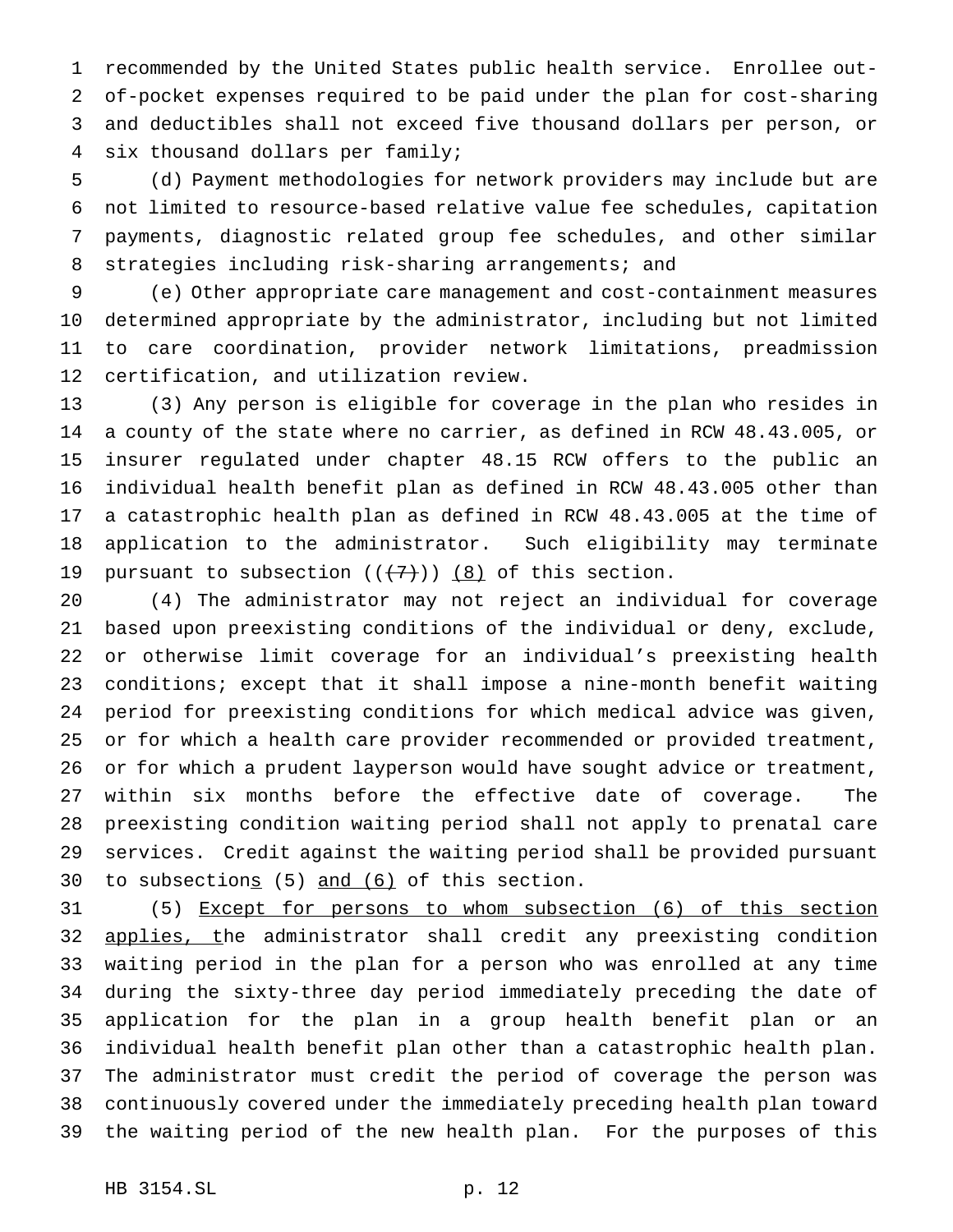subsection, a preceding health plan includes an employer-provided self-funded health plan.

 (6) The administrator shall waive any preexisting condition waiting period in the plan for a person who is an eligible individual as defined in section 2741(b) of the federal health insurance portability and accountability act of 1996 (42 U.S.C. 300gg-41(b)).

 (7) The administrator shall set the rates to be charged plan enrollees.

 $((+7)^{9}$  (( $+7$ )) (8) When a carrier, as defined in RCW 48.43.005, or an insurer regulated under chapter 48.15 RCW, begins to offer an individual health benefit plan as defined in RCW 48.43.005 in a county where no carrier or insurer had been offering an individual health benefit plan:

 (a) If the health benefit plan offered is other than a catastrophic health plan as defined in RCW 48.43.005, any person enrolled in the plan under subsection (3) of this section in that county shall no longer be eligible;

 (b) The administrator shall provide written notice to any person who is no longer eligible for coverage under the plan within thirty days of the administrator's determination that the person is no longer eligible. The notice shall: (i) Indicate that coverage under the plan will cease ninety days from the date that the notice is dated; (ii) describe any other coverage options available to the person; and (iii) describe the enrollment process for the available options.

 **Sec. 8.** RCW 48.21.015 and 1992 c 226 s 3 are each amended to read as follows:

 Group stop loss insurance is exempt from all sections of this 28 chapter( $(\tau)$ ) and chapter 48.32A RCW(( $\tau$  and chapter 48.41 RCW)) except 29 for RCW 48.21.010 and this section. For (( $\text{[the]})$ ) the purpose of this exemption, group stop loss is further defined as follows:

 (1) The policy must be issued to and insure the employer, the trustee or other sponsor of the plan, or the plan itself, but not the employees, members, or participants;

 (2) Payment by the insurer must be made to the employer, the trustee, or other sponsor of the plan or the plan itself, but not to the employees, members, participants, or health care providers;